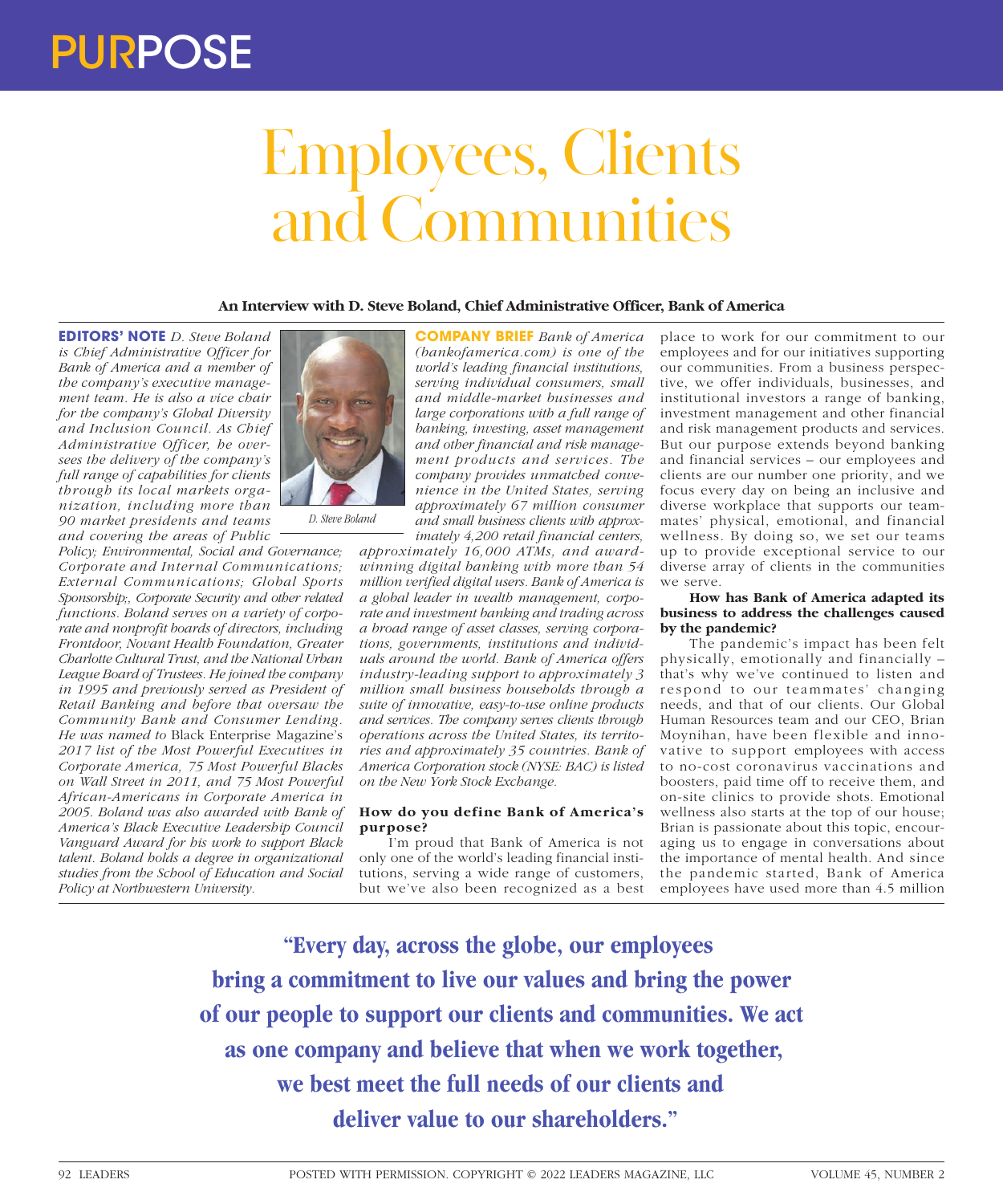**"Our diversity makes us stronger, and our company is stronger when we bring broad perspectives together to meet the needs of our diverse stakeholders. Our Board, its committees, our CEO, and our executive management team play a key role in the oversight of our culture, holding management accountable for ethical and professional conduct and a commitment to being a great place to work."**

days of adult and childcare services – a commitment of more than \$400 million in financial support.

But we've also delivered for our clients in significant ways, too. We provided critical financial relief through our programs and those launched by the federal government, and we helped more than 495,000 small business clients receive loans through the Small Business Administration's Paycheck Protection Program, extending more than \$35 billion.

Finally, we've come together – as a company and as a world – with intensified passion for racial equality. The tragic deaths of so many individuals of color and the disproportionate impact that the health and humanitarian crisis has had on vulnerable communities created an urgency to do more, now. We're delivering on a \$1.25 billion commitment over five years to advance racial equality and economic opportunity, accelerating work already underway to create opportunities for people and communities of color through direct actions, investments and work to catalyze similar efforts across the private sector.

# **How proud are you to see the way Bank of America's workforce has shown strength and resilience during this challenging and uncertain time?**

Our employees rose to the challenge and pivoted seamlessly at the start of the pandemic. As an essential business, our Financial Center employees were deemed frontline workers, and they continued to serve our clients throughout the pandemic. We reskilled and realigned over 24,000 employees across our company to serve in new capacities and support our clients as

part of our business continuity efforts. I want to underscore how much our company appreciates all that these teammates have done to support our clients, our communities, and their fellow colleagues.

Additionally, as part of our pandemic response, Bank of America committed \$100 million in philanthropic grants to address the impact of the coronavirus on local communities. This was in addition to the \$250 million in philanthropy we provide each year. These funds went towards food insecurity, medical response capacity and disruptions in education.

#### **How do you describe Bank of America's culture and values?**

Every day, across the globe, our employees bring a commitment to live our values and bring the power of our people to support our clients and communities. We act as one company and believe that when we work together, we best meet the full needs of our clients and deliver value to our shareholders.

To ensure we continue to provide our employees with the best experience, we've conducted an annual Employee Engagement Survey for nearly two decades, collecting feedback on how we're meeting their needs. We've seen record levels of engagement in recent years. We use this data and other internal measures to continue to improve in our diversity and inclusion efforts and opportunities for engagement and growth. We firmly believe all employees should be treated with respect, live free of discrimination and be able to bring their whole selves to work.

# **How critical is it for Bank of America to build a diverse and inclusive workforce to mirror the diversity of its clients and the communities it serves?**

We believe it is important that we reflect the rich diversity of the communities we serve, and we're proud of the composition of our workforce. Our global workforce is 50 percent women, and our U.S. workforce is 49 percent people of color – 14 percent Black, 19 percent Hispanic-Latino and 13 percent of Asian descent. Our management team is more than 50 percent diverse, our Board of Directors is 50 percent diverse and Bank of America is one of only nine S&P companies with six or more women on the Board.

Our diversity makes us stronger, and our company is stronger when we bring broad perspectives together to meet the needs of our diverse stakeholders. Our Board, its committees, our CEO, and our executive management team play a key role in the oversight of our culture, holding management accountable for ethical and professional conduct and a commitment to being a great place to work. We need leaders who not only "talk the talk," but "walk the walk," and who show their commitment to these efforts. As Vice Chair for the bank's Global Diversity & Inclusion Council, I work closely with my fellow leaders to ensure we are always pushing ourselves to track and disclose progress and remain accountable for moving our commitments forward. I also serve on the bank's Black Executive Leadership Council and as an executive sponsor for the Hispanic Leadership Executive Council.

**"Leadership is a two-way street, and this also speaks to my management style. At Bank of America, we want to hear from our teammates, learn from their experiences and understand what they are hearing from clients in each of our businesses. We make it a priority to hear each other – up, down, and across our organization, encouraging open dialogue and diversity of thought as well as of race, gender, gender identity and sexual preference."**